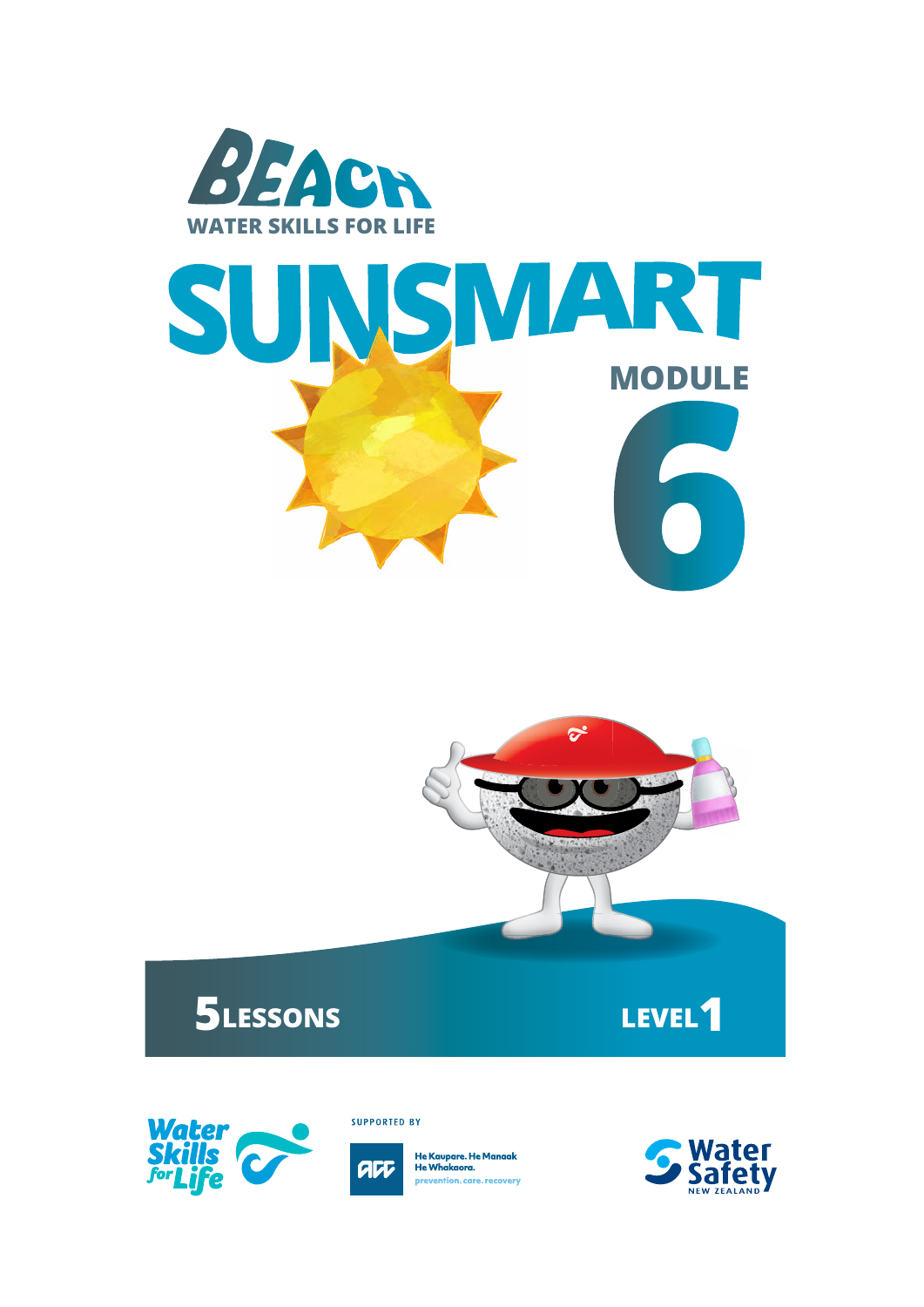





## **DESCRIPTION**

**The sunsmart guidelines comprise four easy to remember messages for when you're in, on or around water.** 

**By understanding potential dangers that the sun can produce, being properly prepared, and the correct application in a beach environment, students can understand how each one of them and their families can have a safe and enjoyable time in and around the water.**

## **ACHIEVEMENT OBJECTIVES**

### **Personal Health and Physical Development**

**Safety and Risk Management:** Students will describe and use safe practices in a range of contexts and identify people who can help.

#### **Healthy Communities and Environment**

**Community Resources:** Students will identify and discuss hazards in their homes, school and local environment and adopt simple safety practices.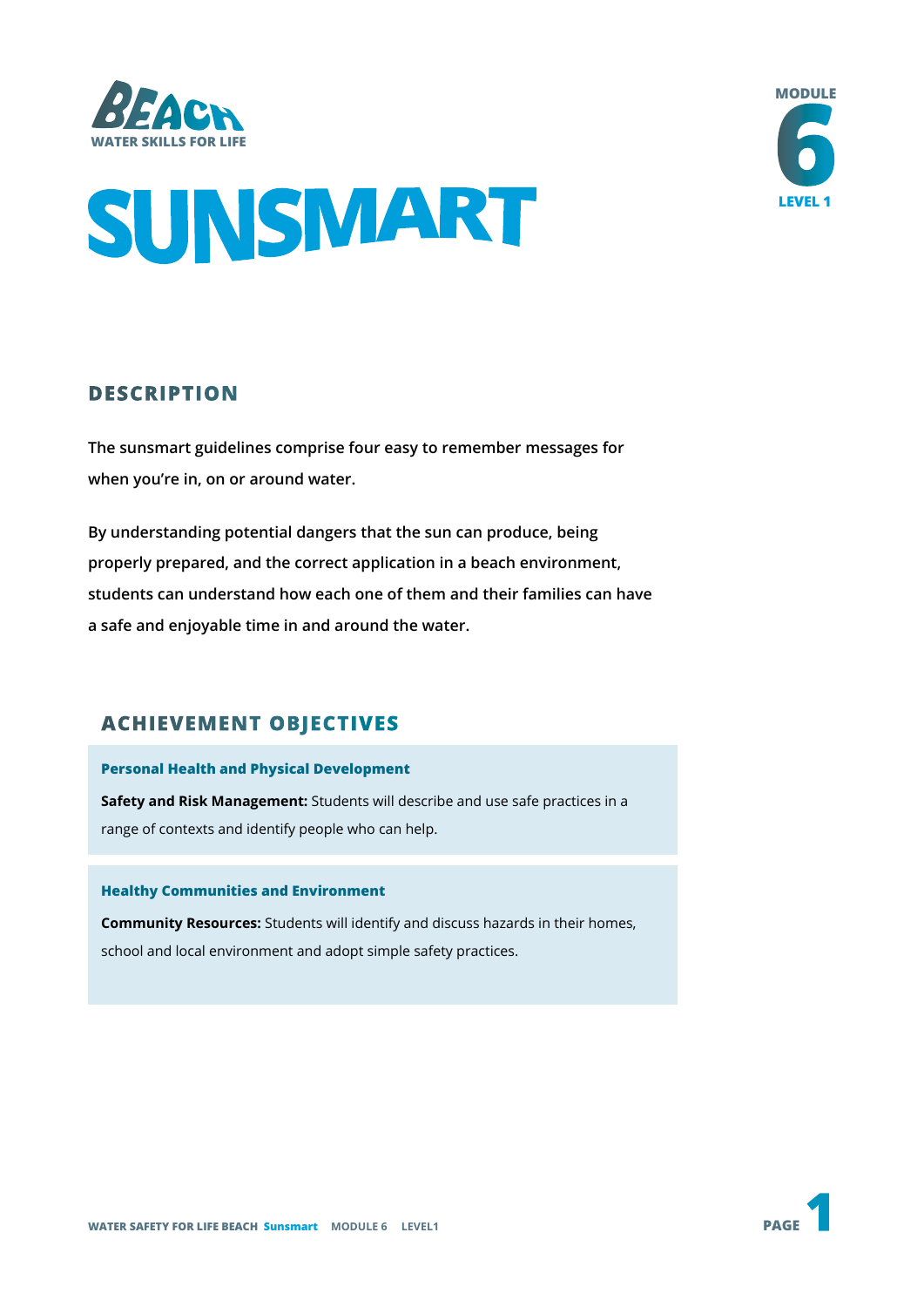#### **Intended Learning Intention:**

• Identify the four SunSmart messages (slip, slop, slap and wrap) and put them into practice

#### **Success Criteria:**

#### **Students can**

- Slip on protective clothing, long sleeved shirt or rash shirt, and long trousers or shorts
- Slip into shade
- Slop on sunscreen on all exposed areas & re-apply after being in the water
- Slap on a hat must be wide brimmed
- Wrap on some sunglasses

#### **Key Competencies:**

#### **Participating and Contributing:**

• Share their ideas and prior knowledge with the class

#### **Managing Self:**

- Listen carefully to activity instructions
- Ask for help when needed
- Maintain focus in a range of environments.

#### **Thinking:**

- Explain ideas with clarity to the teacher and the class
- Think critically about whether something is helpful or unhelpful for sun protection

#### **Resources:**

Clean second hand clothing (e.g. long sleeved shirt, rash shirt, trousers, shorts, wide brimmed hats, sunglasses), A5 paper, drawing equipment (pencils, crayons etc…), large cartoon outline of a person, sunscreen, a range of styles of hats and glasses.

#### **Assessment Task:**

• Explain to the students that they will be drawing a picture of themselves being sun smart. They must demonstrate the slip, slop, slap and wrap message in their picture. When finished, ask each student to explain their picture to ensure they remember the key elements of the lessons covered in this unit i.e. slip, slop, slap and wrap.



• Draw pictures and key words demonstrating understanding of the topic

#### **Relating to others:**

• Remind others of sun smart practices



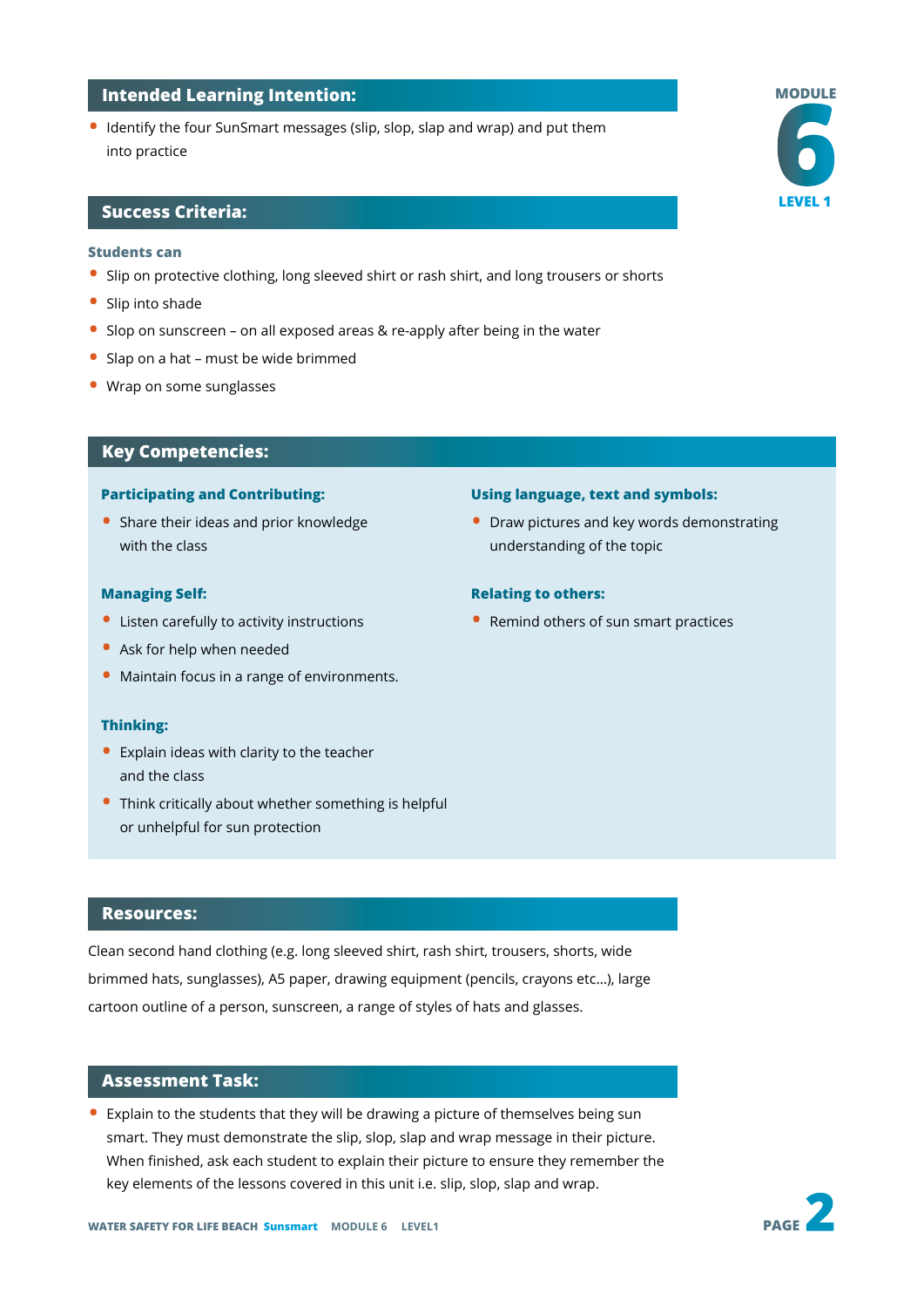## **1SLIP on protective clothing**



**Explain** to the class that they are going to be learning about what clothing can protect our skin from sunburn.

**Prior knowledge question:** What items of clothing do you wear out in the sun? What pieces of clothing do you think would be good at protecting your skin from the sun?

### **Activity: Sunny Day Dress Ups**

Using a few items of clean second hand clothing (can be kid or adult sized), ask a few students to come up in front of the class and put on items of clothing they think will protect them from the sun. Make sure the dress up box includes a range of items appropriate for sun protection e.g. lightweight long sleeve shirt or rash shirt, shorts/ trousers, wide brimmed hat, sunglasses. Once the volunteers have dressed up, ask them to explain to the rest of the class what items of clothing they chose for sun protection and why. Ask the other students what items of clothing their peers are wearing they think are helpful and unhelpful for sun protection.

\*To make this activity more difficult, add a few items that are not helpful for sun protection.

Sing the **[Slip Slop Slap & Wrap Song](https://www.youtube.com/watch?v=GKPP8qqA7cY)** with the class to introduce or end each lesson.



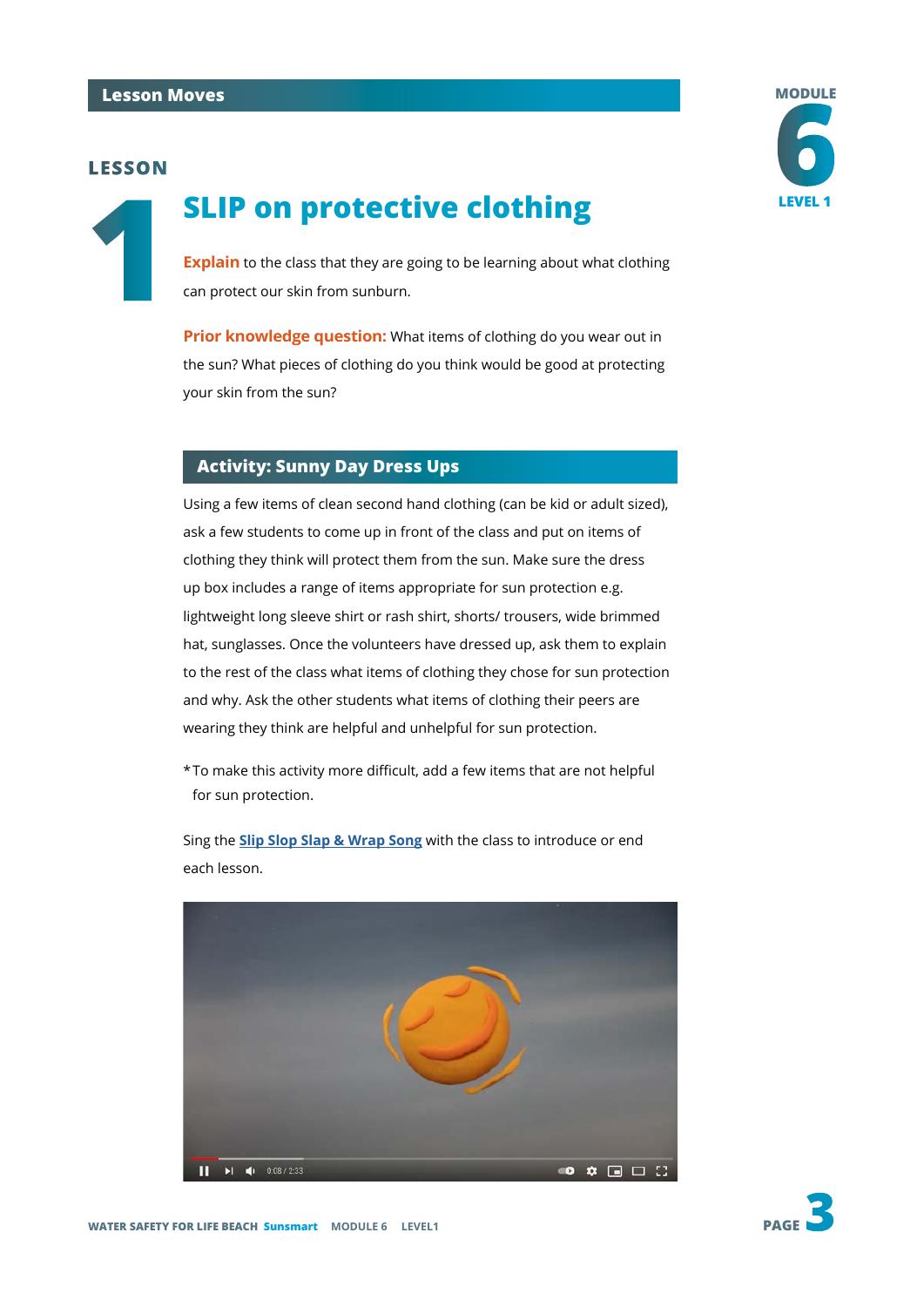

## **LEVEL 1 SLIP** into shade

**Explain** to the class that they are going to be learning about finding shade to shelter from the sun.

**Prior knowledge question:** What is shade? How do we know if we are in the shade?

## **Activity:**

#### **Shade Scavenger Hunt**

Take students on a walk around the school to identify multiple spots that provide shade. Make sure to name these spots so the students know what the areas are called. Explain to students that they need to remember these shady spots to share with the class later on. Return to the class. Provide students with an A5 sized piece of paper and ask them to draw a picture of one of the shady spots they'd like to play under during break time.

**Ask** a few students to share their drawings with the class.





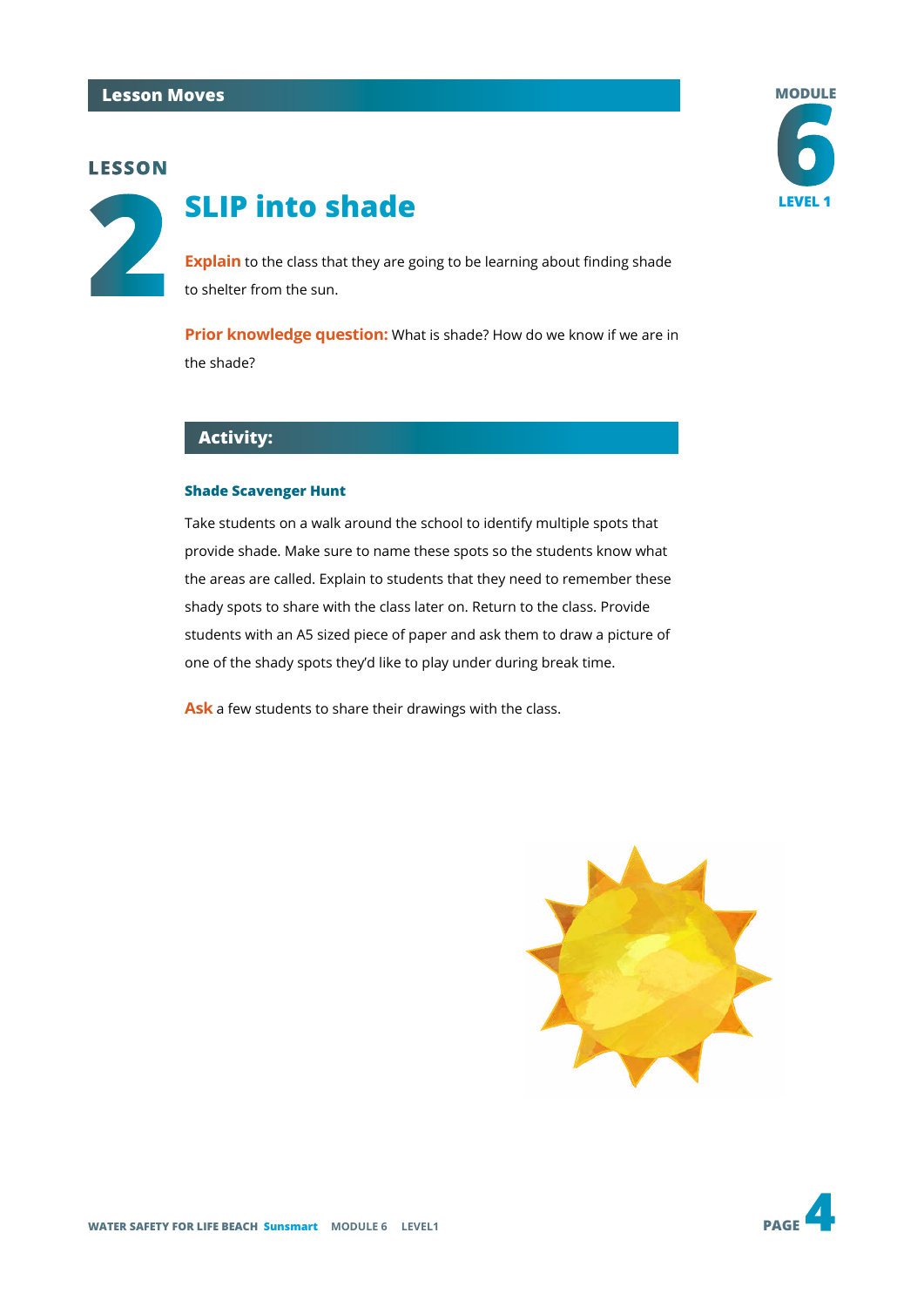**3**

## **SLOP on sunscreen LEVEL 1**

**Explain** to the class that they are going to be learning about how to apply sunscreen. **Prior knowledge question:** Why do you think we apply sunscreen?

#### **Activity:**

#### **Applying Sunscreen**

Using a picture of a cartoon outlined person wearing shorts and a t-shirt, ask the students to explain where sunscreen should be applied. Using a blue felt or crayon, colour the places on the cartoon outline that the students say should be covered in sunscreen. Discuss with students what places we can't apply sunscreen effectively that are exposed to the sun (e.g. our hair, eyes) and what we can use instead to cover these areas (a hat).

Using school supplied sunscreen, Model to students how to apply sunscreen on yourself. Line students up and squirt an appropriate amount of sunscreen onto the palm of each of the students hands and get them to apply it to their skin. Avoid eye areas. Explain to the students that they must apply sunblock before going out to play during break times.

\*Set aside time 10-15 minutes before each break time for students to apply sunblock. Make sure to check if students have any allergies to sunscreen in their medical information - if they do ask parents to provide sunscreen that suits their skin.